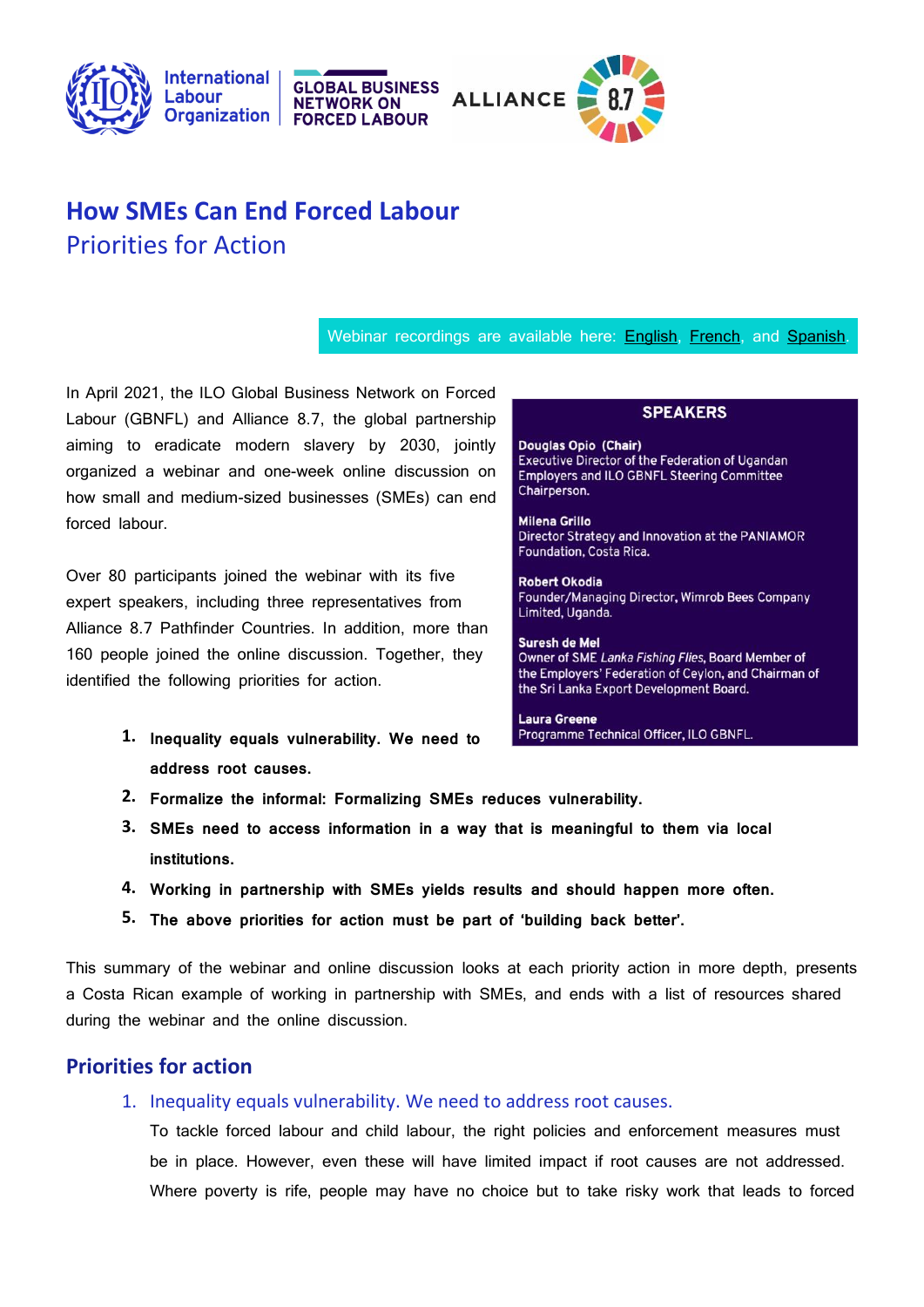labour or to send their children out to work. High levels of inequality means high vulnerability to forced and child labour.

*"Inequality means vulnerability. It means that some children go to school and access all kinds of services, while others live in poverty, making them vulnerable to all kinds of abuses. We can't eradicate forced and child labour without ending inequality and poverty."*

Milena Grillo, Director Strategy and Innovation at the PANIAMOR Foundation, Costa Rica.

### 2. Formalize the informal: Formalizing SMEs reduces vulnerability.

Informality is a root cause of forced and child labour as it means businesses do not access government support and information. As a result, these businesses may be tempted to use cheaper labour, including forced and child labour, in particular when they experience shocks. In Sri Lanka, around half of SMEs are thought to be in the informal economy and therefore not able to access government relief aimed at supporting businesses during the COVID-19 pandemic.

*"I feel very strongly that formalizing the informal SME is key to eradicating forced labour and other irresponsible business practices."*

Suresh de Mel , owner of SME Lanka Fishing Flies, Board Member of the Employers' Federation of Ceylon, and Chairman of the Sri Lanka Export Development Board.

Reaching SMEs in rural areas can be particularly difficult, and even more when these have informal status. Institutional capacity building in remote areas is key. In Sri Lanka, the first district-level chamber of commerce was set up 30 years ago, even though for 150 years there had been an urban chamber of commerce. Today there are chambers of commerce in rural areas, including women's chambers, sectoral organizations, and more. This institutional capacity building has made a significant contribution to formalizing the informal sector.

## 3. SMEs need to access information in a way that is meaningful to them via local institutions.

SMES are generally not included in the conversation on responsible business conduct. Partially because of this, many SMEs do not have the right policies and risk identification processes in place, nor the skills to set these up and then implement them. Entrepreneurs and SME leaders need to be made aware of labour standards and associated policies and practices. Awareness must lead to taking responsibility.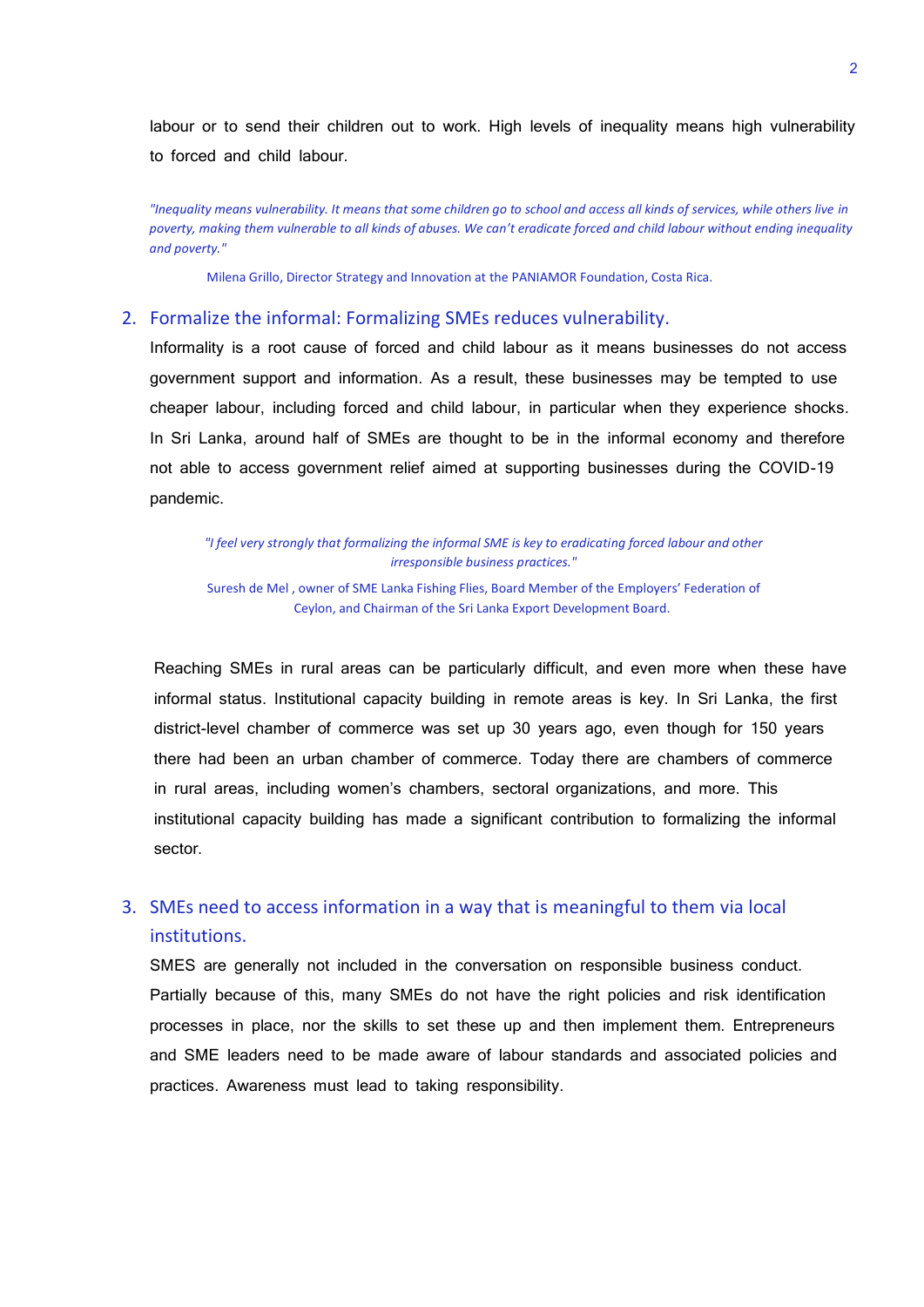*'As an SME, we don't want child labour and forced labour. We want to support our community. But most corporate buyers across the value chain just look at money, not at the impact of the product they buy, and that of the business they are buying from, on the local community. We need them to see the bigger picture and help them to identify child and forced labour risks. Information is power'*

Robert Okodia , Founder/Managing Director, Wimrob Bees Company Limited, Uganda.

SMEs need information in bite-size chunks in language that make sense to them. Ideally this information would be conveyed by a champion who SME owners and managers can relate and look up to. In addition, SME owners and managers need to be upskilled on responsible business conduct. Local organizations, such as employer organizations and chambers of commerce, can play a crucial role here.

### 4. Working in partnership with SMEs yields results and should happen more often.

SMEs often want to do what is right but are not sure how to achieve this. They lack information, tools, incentives, the right policy framework and more. Involving them in a genuine partnership, where all sides have an open discussion and contribute, can prove game changing, as illustrated by the case study on the next page.

### 5. The above priorities for action must be part of 'building back better'.

COVID-19 government support for businesses and society must go beyond focusing on pure economic recovery. Children, women, and men must be protected from child and forced labour. Post Covid-19 regeneration must be used an opportunity to end child labour by 2025 and forced labour by 2030, as set out in Target 8.7 of the Sustainable Development Goals.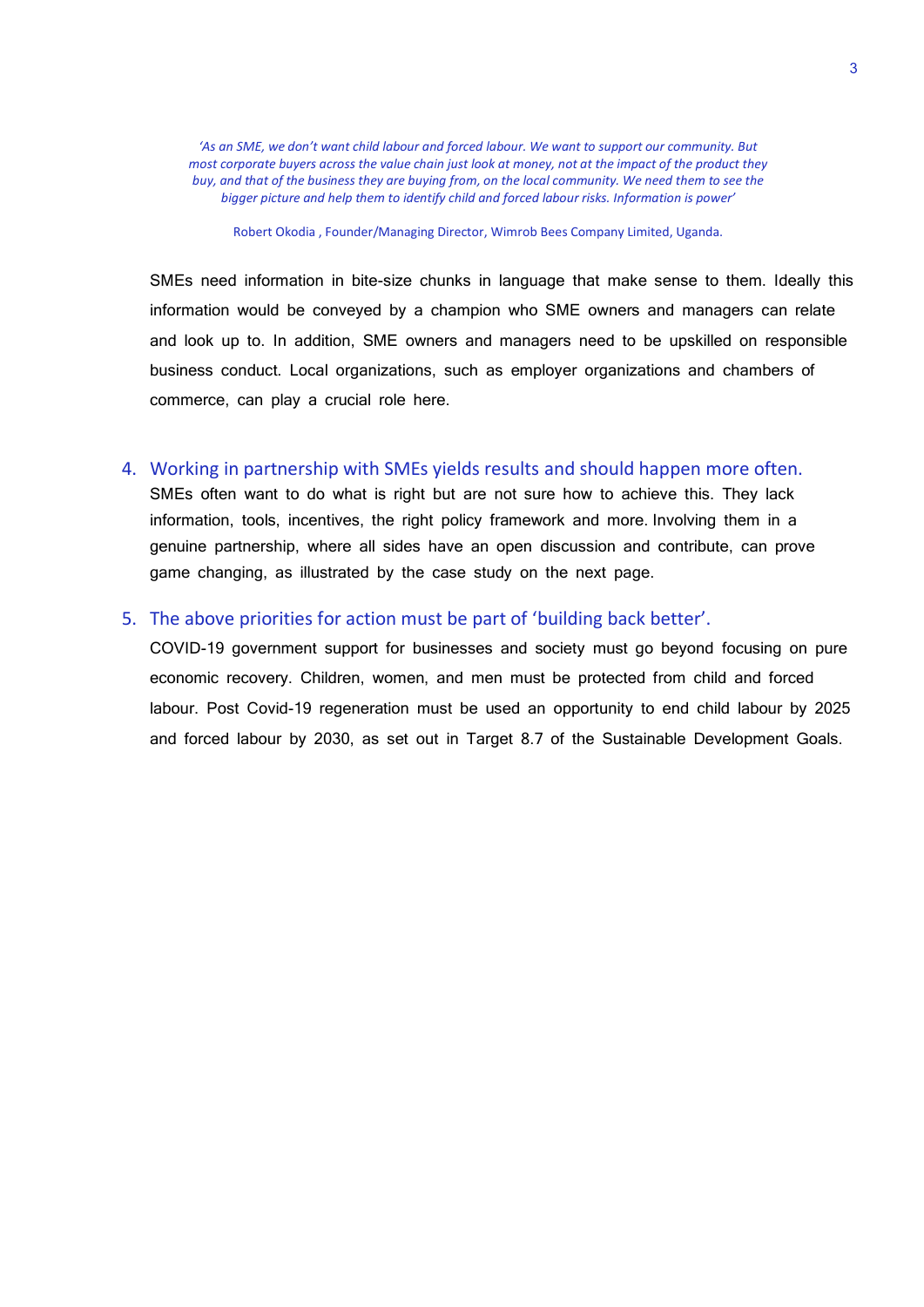### **Bringing on board SMEs: A Costa Rican example**

Prior to the COVID-19 pandemic, tourism was the main source of income in Costa Rica. Sexual exploitation, particularly of minors, in tourist accommodation was rife.

Twenty years ago, the PANIAMOR foundation decided to tackle this, working together with SMEs in the tourism sector. As a first step, PANIAMOR convinced the SMEs that the problem was real and would impact their bottom line if no action was taken. Fundamentally, if sexual exploitation is publicly linked to tourism, tourists will be less keen to come.

Once the tourism sector acknowledged the issue, PANIAMOR asked the SMEs what they needed to play their role in preventing and addressing sexual exploitation. The SMEs asked for more information. They wanted to do the right thing but lacked the tools and knowledge to make this happen.

The outcome of the discussions was a code of ethics, launched in 2003. Today, the Code of Conduct for the Protection of Girls, Boys and Adolescents against Commercial Sexual Exploitation associated with travel and tourism (ESCNNA-VT) is adhered to by 453 businesses across the country.

The companies that adopt the Code train their staff on the issue of sexual exploitation in the tourism sector. They also develop and implement a zero tolerance policy and share this with customers, peers and suppliers. The companies are also trained to handle and report any suspected cases of sexual exploitation. In turn, the companies that adhere to the code recommend it to others and invite their suppliers to be part of the programme.

During the first decade of the initiative, the code was implemented in partnership by SMEs and PANIAMOR. After 10 years of implementation, the Costa Rican government came on board, following lobbying by the SMEs for social responsibility standards for the tourism sector. The code is now a responsible tourism initiative of the Costa Rican Tourism Institute (ICT) and part of the sustainable tourism model promoted by Costa Rica.

For further information, and to access the code (in Spanish) click [here.](https://paniamor.org/Product/detail/7/programa-codigo-de-conducta-)